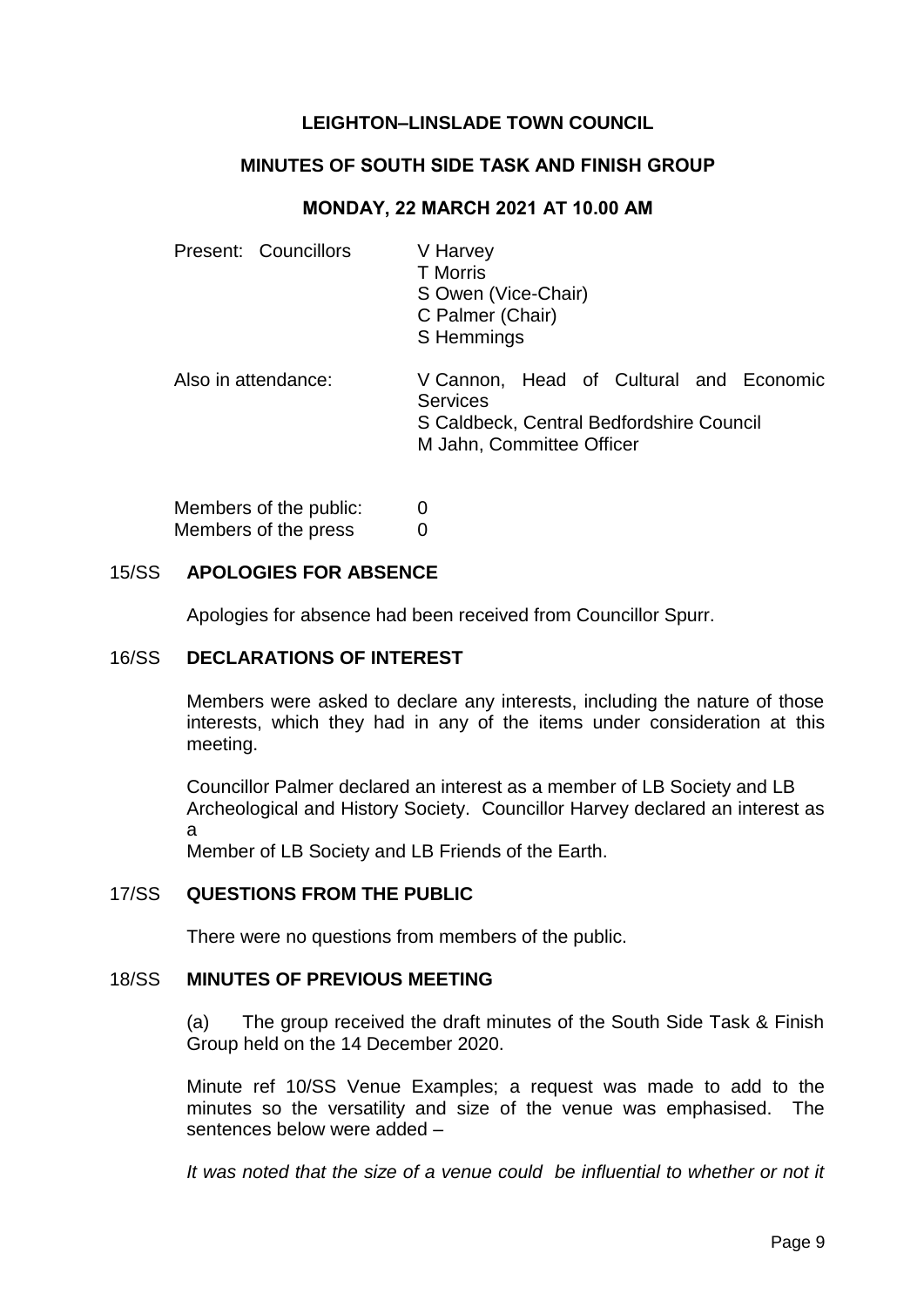*was on the touring circuit, i.e. host national touring shows and perfomances. The Neeld did receive touring shows.* 

*The venue had a bar/café which was seen as an important income stream. It was felt that more could be made of the facility to boost income further.* 

**RESOLVED that the minutes of the meeting of the South Side Task & Finish Group held on 14 December 2020 be approved as a correct record and would be signed at a later date when safe to do so.**

(a) No updates were made as they would be covered in the remainder of the agenda.

#### 19/SS **SUMMARY PAPER - LEARNING AND OPTIONS**

The Task and Finish Group received a summary document of all suggested options from previous meetings for further review and discussion. This document could be added to as a working document when new ideas/information received.

Members agreed that refinements and quantification would be needed on what facilities were preferred and what the precise demand would be. Sam Caldbeck agreed that a document like this was of use and that all facilities in the local area should be considered to eradicate duplication of use.

A suggestion was made by Councillor Owen that this document should be made into a working spreadsheet which could be updated by all members of the Task and Finish Group and would show what we have already in the town and what could be needed. All members agreed this would be a good option to follow and Councillor Owen volunteered to put this together before the next meeting.

Members also agreed the focus should still be the town centre as that is what the Task and Finish Group was formed to do and once the draft document had been agreed by the Group it could be shared with Central Bedfordshire Council. It was queried whether there should be a timeframe to complete the document by. Sam Caldbeck confirmed the planning was in early stages and the timeframe was not urgent as development of Land South would not be imminent. Once Cornerstones produced their Options Analysis then the work could move forward with eventual public consultation.

At present the Options Analysis was at a basic stage to establish a realistic option to deliver once this research had been completed more detailed recommendations and options could be sought.

Cornerstones had been asked for development options for Land South either as a commercially viable project or part-funded. A second set of experts had been asked to look at the development from a purely commercial view and once all had been completed they would be brought together and a practical way of offering the facilities required would be suggested.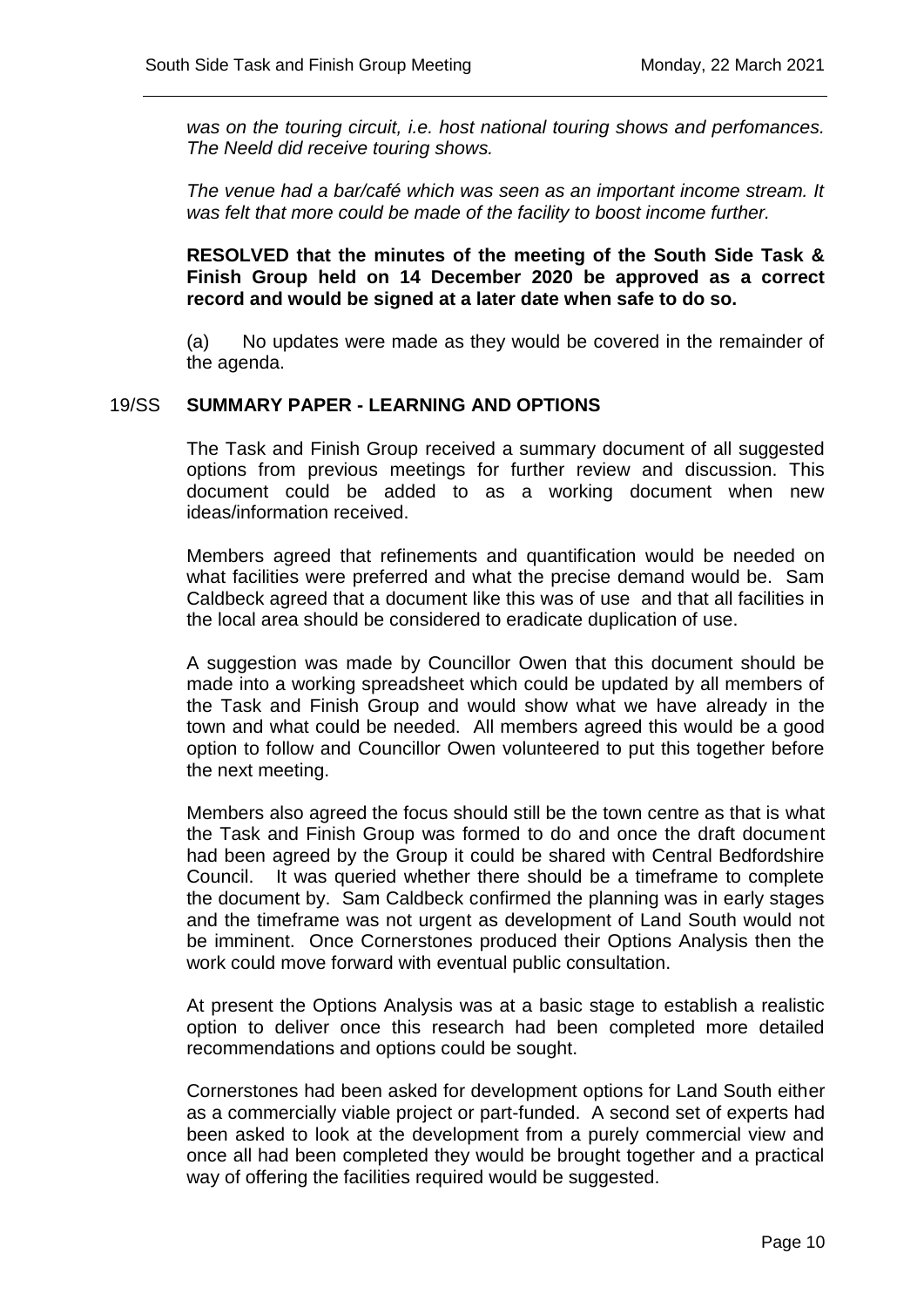A suggestion was made that using a vacant property, if a suitable one becomes available within the town centre, might be an option to test the audience. Community groups could use the space and this could be monitored and if successful would be a good indication of what facilities were wanted in the town. Sam Caldbeck agreed this would be an option worth looking into. Members agreed this should be managed by the Cultural & Economic Services Committee if progressed, as it was beyond the remit of this Task & Finish Group.

## **RESOLVED to note the information**.

## 20/SS **UPDATE ON OPTIONS ANALYSIS - SOUTHSIDE DEVELOPMENT**

Members were informed that the Options Analysis was yet to be received and should realistically be completed by April 2021. Once this had been completed it would be brought back to this Group and Cornerstones could be invited to attend.

It was confirmed that the inclusion of Incubator Business Space would also be included within the site which would help with commercial funding of the facility.

Based on current market conditions a mixed use scheme may not be viable at present on this site but once conditions improve this could change. Discussions with the various landowners of the site were continuing and any development would improve the land for these landowners.

Vivien Cannon and Sam Caldbeck to liaise on the date of the next meeting in April 2021.

#### **RESOLVED to note the information**.

#### 21/SS **UK LEVELLING UP FUND**

The Task and Finish Group received a verbal update on the options of funding available from the Government.

The new Levelling Up fund had wrapped a lot of funds together which included the Future High Street Fund. There were now 3 priorities when applying for the Levelling Up Fund, 1 being the highest and 3 the lowest. Leighton-Linslade had been given a level 3 priority. This meant it was still possible to apply for funds but the higher your priority the more likelihood of success. Also schemes and bids had to be ready to go which would probably exclude applying in our current position for this area of work although Central Bedfordshire Council may have other appropriate schemes to consider putting forward on a Highways/transport theme for example. Other funds might become available by the time Land South comes to fruition.